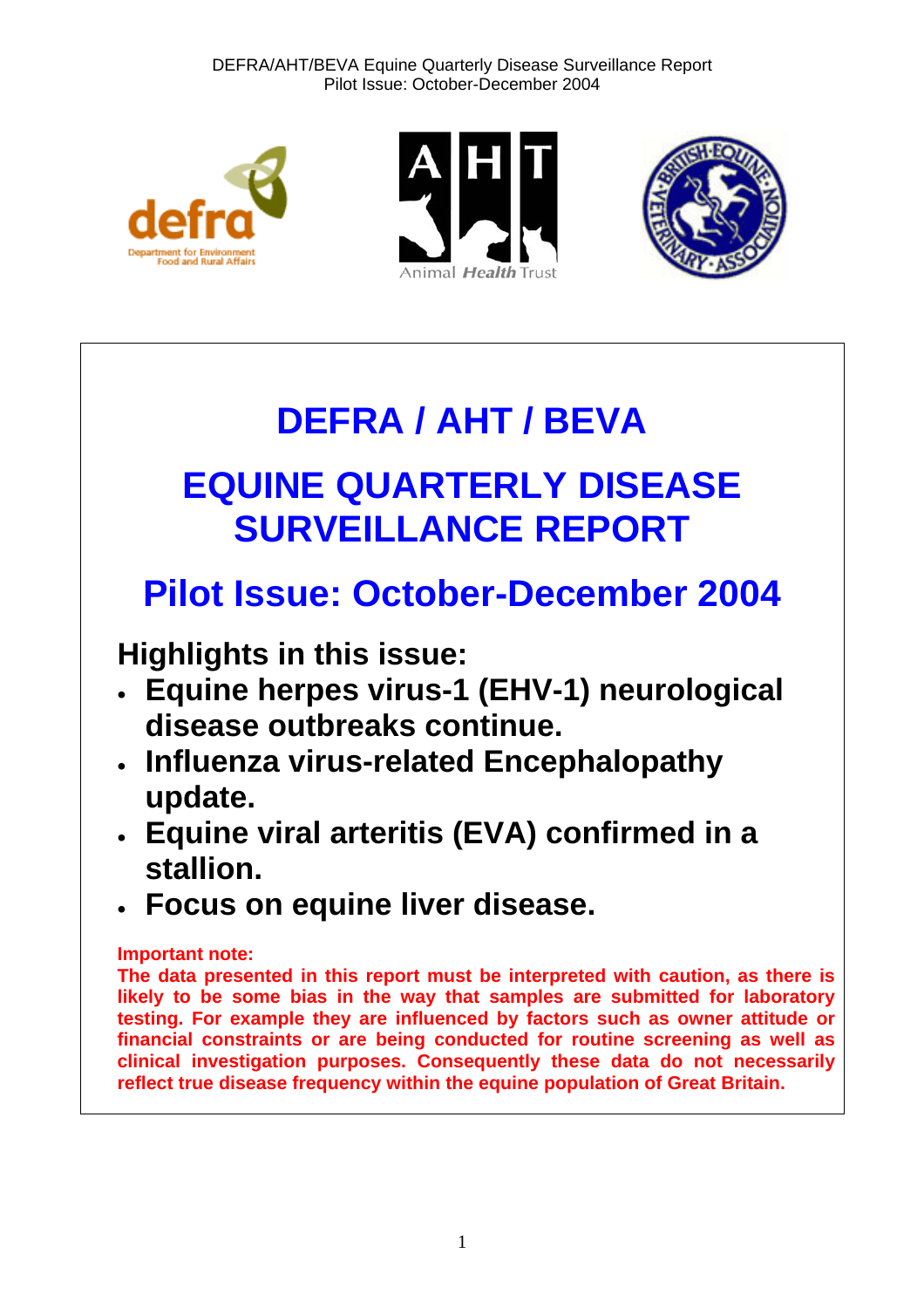#### **Introducing a new concept**

As part of the UK Government's commitment to enhance veterinary surveillance, described in its strategy document published in 2003, the Department for Environment, Food and Rural Affairs (Defra) has now extended the set of species-specific quarterly surveillance reports to include horses and donkeys. However, unlike the other species reports, and in the spirit of partnership promoted by the Animal Health and Welfare Strategy, the Animal Health Trust (AHT), based at its headquarters at Lanwades Park, Newmarket, is coordinating the initiative for the horse, in conjunction with Defra, the British Equine Veterinary Association (BEVA) and a broad network of different laboratories and specialist equine practices.

It is intended when the reporting system is fully up and running that each participating centre will provide anonymised quarterly information on numbers of diagnostic tests performed and discussion of positive results obtained for specified equine infections and disease syndromes. The reports will also include more in-depth discussions of unusual cases and outbreaks, current issues of concern for equine health and welfare and related research findings of relevance. These data will be collated by the AHT, and reports issued two months after the end of the period being reported. Quality assurance standards achieved by reporting centres will be applied in the selection and presentation of data. The information will be made widely available through the Defra, AHT and BEVA websites, In time it is anticipated that, with the co-operation of BEVA members, information on noninfectious diseases and syndromes will be included in reports.

In order to get the ball rolling and establish a reporting framework on which to build, this first report represents a retrospective collation of data arising from the AHT's existing equine surveillance activities. Summary data for diagnostic virology for the whole of 2004 is presented. The remainder of the report concentrates on specific infectious diseases that occurred in Great Britain during the last quarter (October-December) of 2004. These data are all based on ISO 9002 accredited procedures conducted in the AHT's diagnostic laboratories.

#### **AHT Diagnostic Virology 2004**

A summary of the virology samples submitted to the AHT for testing during the whole of 2004 is shown in table 1. A total of 30,927 diagnostic tests were conducted in 2004. This represents a decrease on the 35,434 carried out in 2003, however this figure reflects the numerous disease outbreaks that occurred in that year.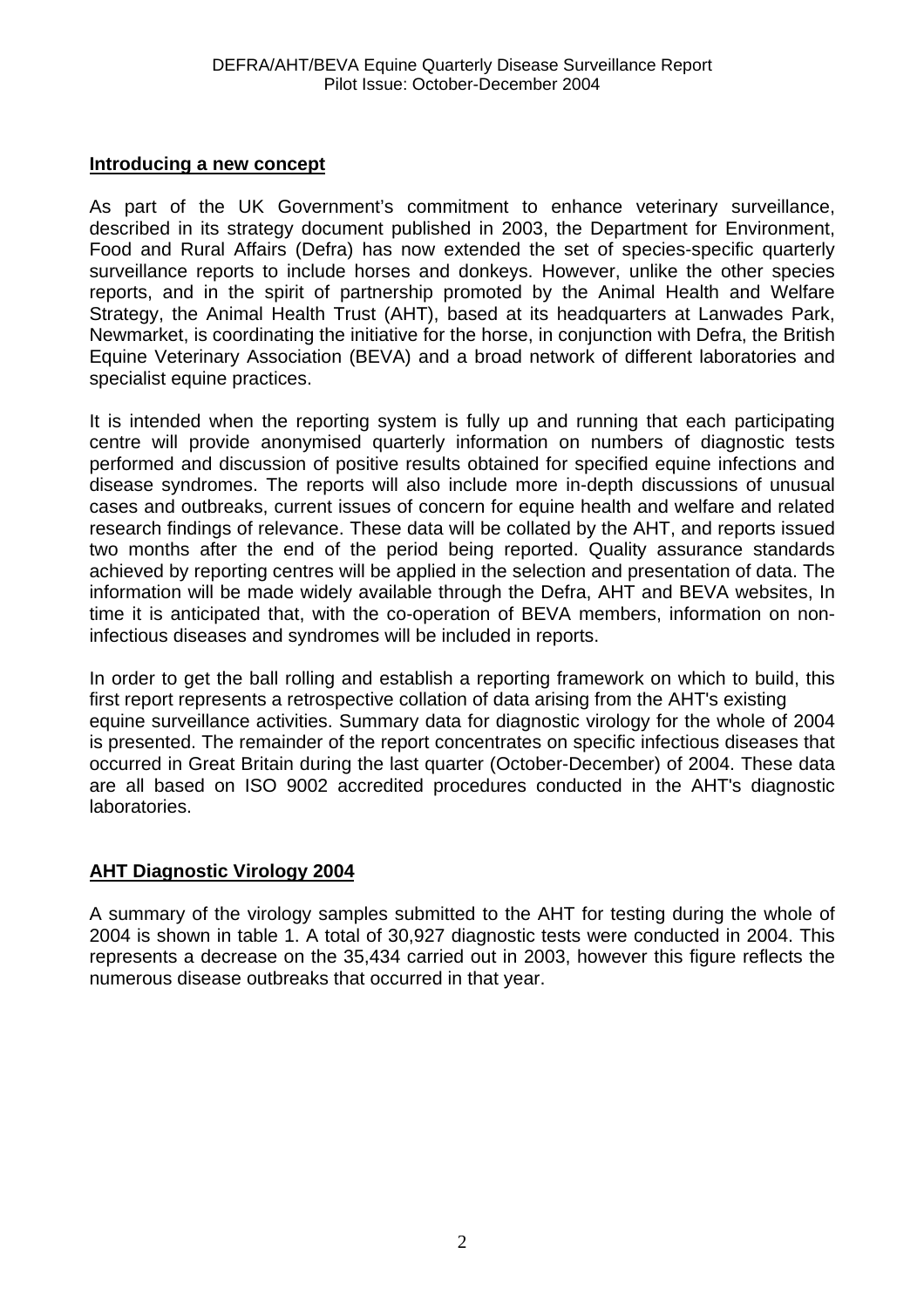| Table 1. AHT diagnostic virology sample throughput and positive results for 2004                 |                       |                        |            |  |
|--------------------------------------------------------------------------------------------------|-----------------------|------------------------|------------|--|
| Test, or group                                                                                   | Number of             | <b>Number Positive</b> | % Positive |  |
|                                                                                                  | <b>Samples Tested</b> |                        |            |  |
| <b>Serological Tests</b>                                                                         |                       |                        |            |  |
| EVA VN/ELISA                                                                                     | 9461                  | $361^{#}$              | 3.8%       |  |
| EHV-1/-4 CF test                                                                                 | 7761                  | $81*$                  | $1.0\%$    |  |
| EHV-3 VN test                                                                                    | 22                    | 4                      | 18.2%      |  |
| ERV-1 CF test                                                                                    | 3940                  | $10*$                  | 0.3%       |  |
| ERV-2 CF test                                                                                    | 3940                  | $6*$                   | 0.2%       |  |
| Influenza HI test                                                                                | 4129                  | $36*$                  | 0.9%       |  |
| Influenza SRH test                                                                               | 119                   | $31*$                  | 26.1%      |  |
| <b>Virus Detection</b>                                                                           |                       |                        |            |  |
| EHV-1/-4 PCR                                                                                     | 341                   | 32                     | 9.4%       |  |
| <b>EVA PCR</b>                                                                                   | 34                    | 1                      | 2.9%       |  |
| Influenza NP ELISA                                                                               | 291                   | 13                     | 4.5%       |  |
| Influenza VI in eggs                                                                             | 13                    | 8                      | 61.5%      |  |
| EHV VI                                                                                           | 877                   | 23 EHV-1, 3 EHV-4      | 3.0%       |  |
| VN- virus neutralization, ELISA- enzyme-linked immunosorbent assay, CF- complement fixation,     |                       |                        |            |  |
| HI- haemagglutination inhibition, SRH- single radial haemolysis, PCR- polymerase chain reaction, |                       |                        |            |  |
| NP ELISA- VI- virus isolation,                                                                   |                       |                        |            |  |
| ERV- equine rhinovirus                                                                           |                       |                        |            |  |
| # Seropositives include vaccinated stallions                                                     |                       |                        |            |  |
| * Diagnosed positive on basis of seroconversion between paired sera                              |                       |                        |            |  |

A graphical summary of the virological tests conducted during the final quarter of 2004 is shown in figure 1. A seasonal peak in respiratory disease is illustrated by the high number of submissions for influenza and equine herpes virus (EHV) screening. Submissions of fetal and placental tissue for polymerase chain reaction (PCR) testing for the presence of EHV-1 as a cause of abortion showed a slight increase in this quarter. Equine viral arteritis (EVA) screening maintained the moderate level of testing typically seen outside the prebreeding season.

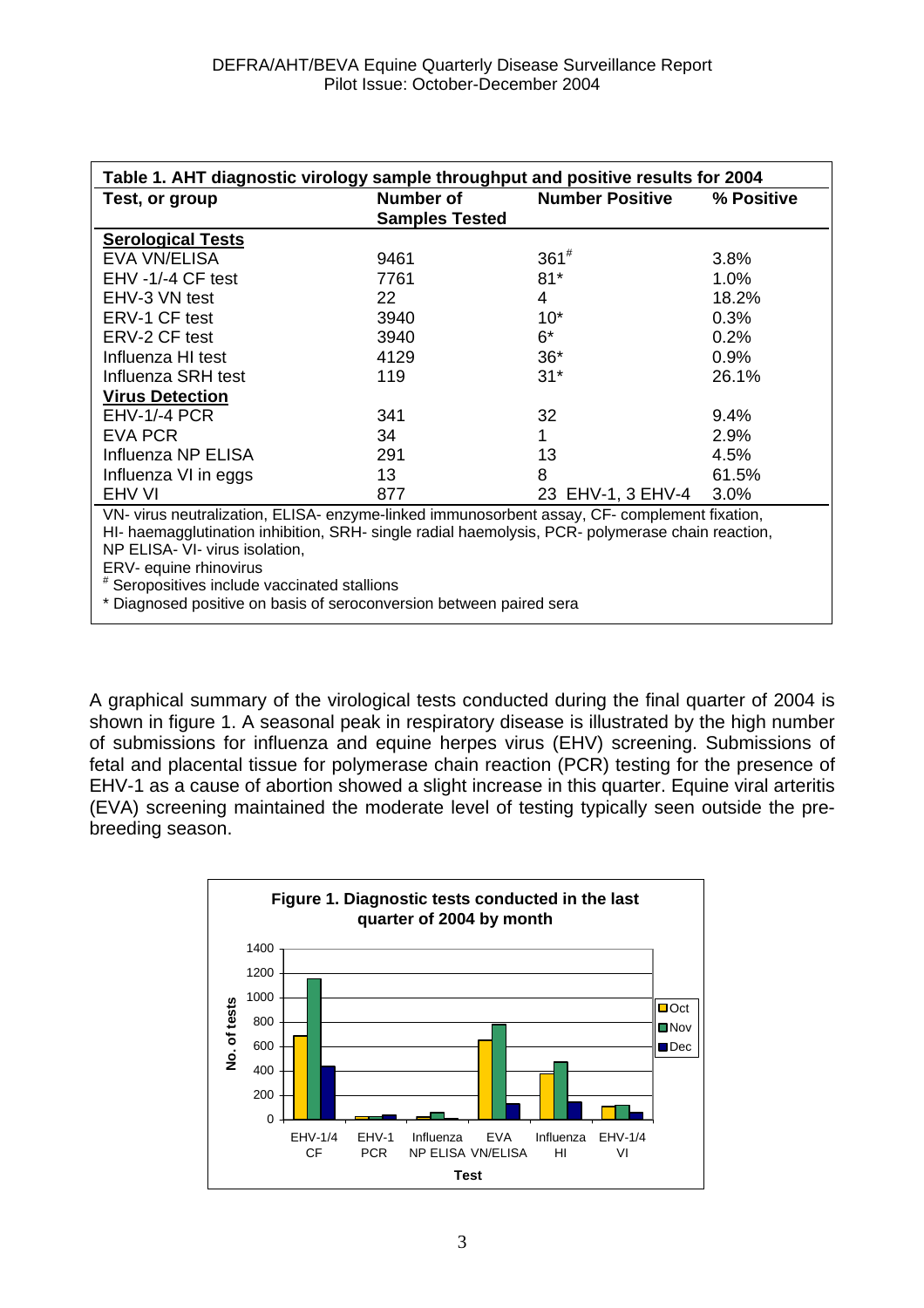# **Disease Report for the Final Quarter of 2004**

## **Equine Herpes Virus**

During the final quarter of 2004 PCR was used to detect the presence of EHV-1 in 84 samples of fetal and placental tissues. Virus isolation was attempted on 278 submissions of blood, nasal swabs, and tissue. A complement fixation test was performed on 2285 serological samples to test for the presence of antibody to EHV-1 and 4. A summary of the positive diagnoses are presented below.

## **EHV-1 Abortion**

A single EHV-1 abortion in a 5-year old thoroughbred mare on a stud in Hertfordshire was confirmed based on histopathology and PCR.

# **EHV-1 Neurological Disease**

Paralytic EHV-1 outbreaks have continued to be diagnosed during 2004, including the last quarter, following an increase in number of cases during 2003. These generally present as single or small numbers of neurological cases seen alongside more widespread respiratory or subclinical infection. Several outbreaks have occurred among vaccinated animals. Molecular characterisation of isolates from these outbreaks has shown a strong association between neurological disease and a specific mutation within the viral genome<sup>1</sup>.

EHV-1 neurological disease was confirmed on a livery yard in Essex in October in an unvaccinated 14-year-old Arab-cross mare that developed urinary retention, hind limb paresis and recumbency. Serological and virological screening demonstrated no evidence of viral activity among 8 in-contact animals. The affected mare was supported in a sling and made a good recovery within a month.

Two cases of EHV-1 neurological disease occurred on a small Thoroughbred stud in Leicestershire at the end of November. The first case, confirmed by virus isolation from heparinised blood, was a non-vaccinated mare that presented with sudden onset recumbency. The mare was subsequently euthanased. A direct contact of the first case then presented with hind-limb ataxia and urinary overflow. Control measures to limit spread by movement restrictions, and serological and virological screening of all 24 animals on the premises was performed successfully in accordance with Horserace Betting Levy Board Codes of practice. Screening showed that the infection was restricted to a group of 8 animals, including the two clinical cases, housed together in an American barn. This type of housing is recognised as a risk factor for the transmission of EHV-1.

#### **EHV-4 Respiratory Disease**

EHV-4 was confirmed as the cause of mild respiratory disease including pyrexia, nasal discharge, and coughing on two Thoroughbred training yards this quarter. Virus was isolated from nasopharyngeal swabs and there was seroconversion in paired sera.

#### **Equine Influenza Virus**

During the final quarter of 2004 a haemagglutination inhibition test was used to screen 990 serum samples for the presence of antibody to influenza virus, and 87 submissions were tested for the presence of virus using a nucleoprotein enzyme linked immunosorbent assay (NP ELISA). A summary of the positive diagnoses is presented below.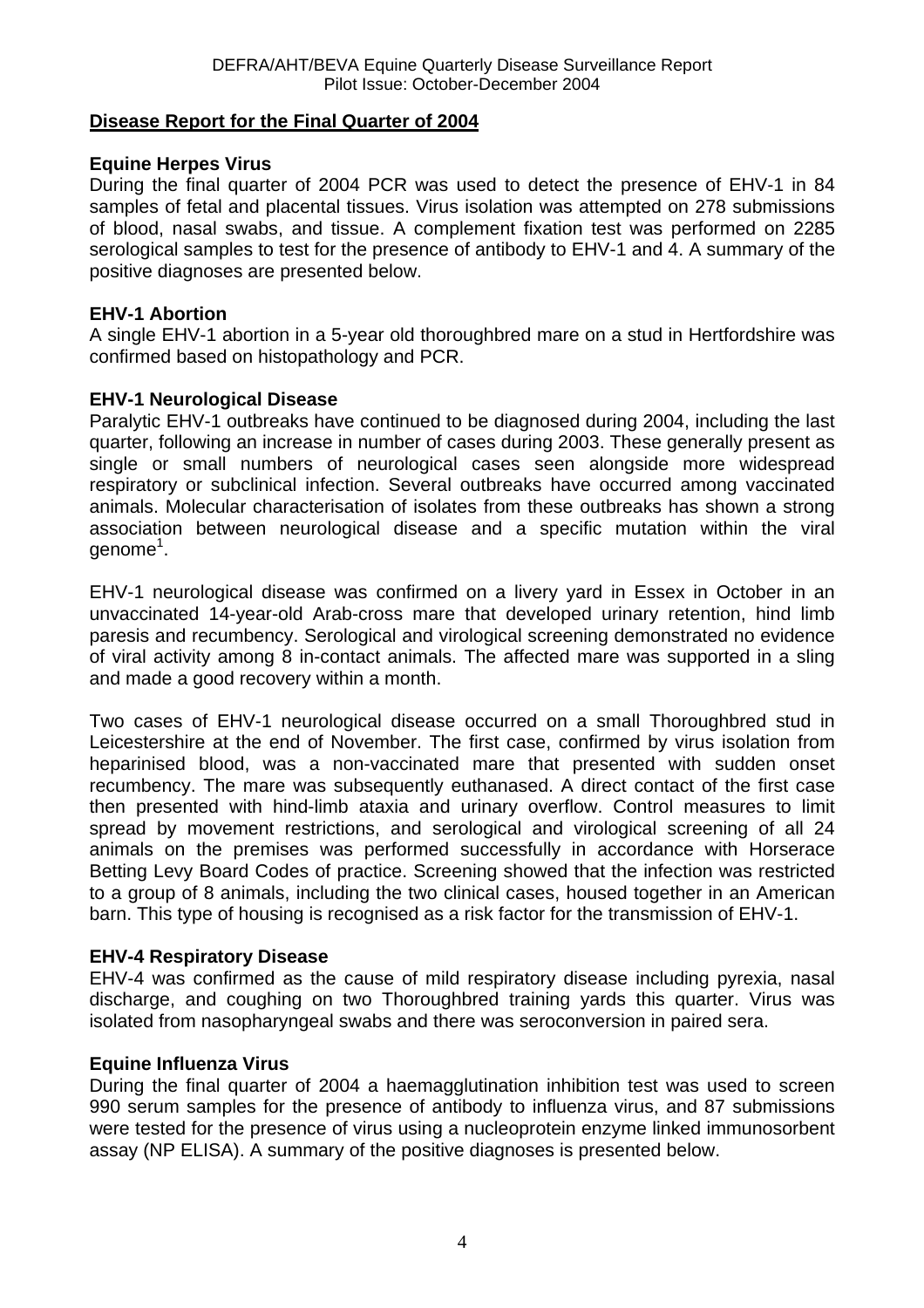Influenza infection was confirmed in a vaccinated 12-year-old Cob gelding, on a premises in Oxfordshire during September. The pony died following clinically severe respiratory disease, and at *post mortem* examination influenza virus was detected by immunostaining of lung tissue. No signs were observed in two vaccinated in contact animals. Disease among vaccinates has increased in recent years and research to establish the reasons for this is ongoing.

Seroconversion was used to diagnose influenza in a 9-yearold Welsh Cob mare on a livery yard in Hampshire in November. Eight of the 30 animals kept on the premises were affected. The horse had last been vaccinated in July, and showed typical signs of pyrexia, mucopurulent nasal discharge and coughing at rest.

In late November/early December influenza was diagnosed on 2 adjacent non-**Thoroughbred** premises in Wales by NP ELISA on nasopharyngeal swabs. Non-vaccinated animals were mainly affected on both premises. Characterisation of viruses isolated in eggs has shown them to be America-like lineage H3N8. The phylogenetic tree shown in figure 2 demonstrates the relationship of this strain to other isolates. Recent UK strains are highlighted.



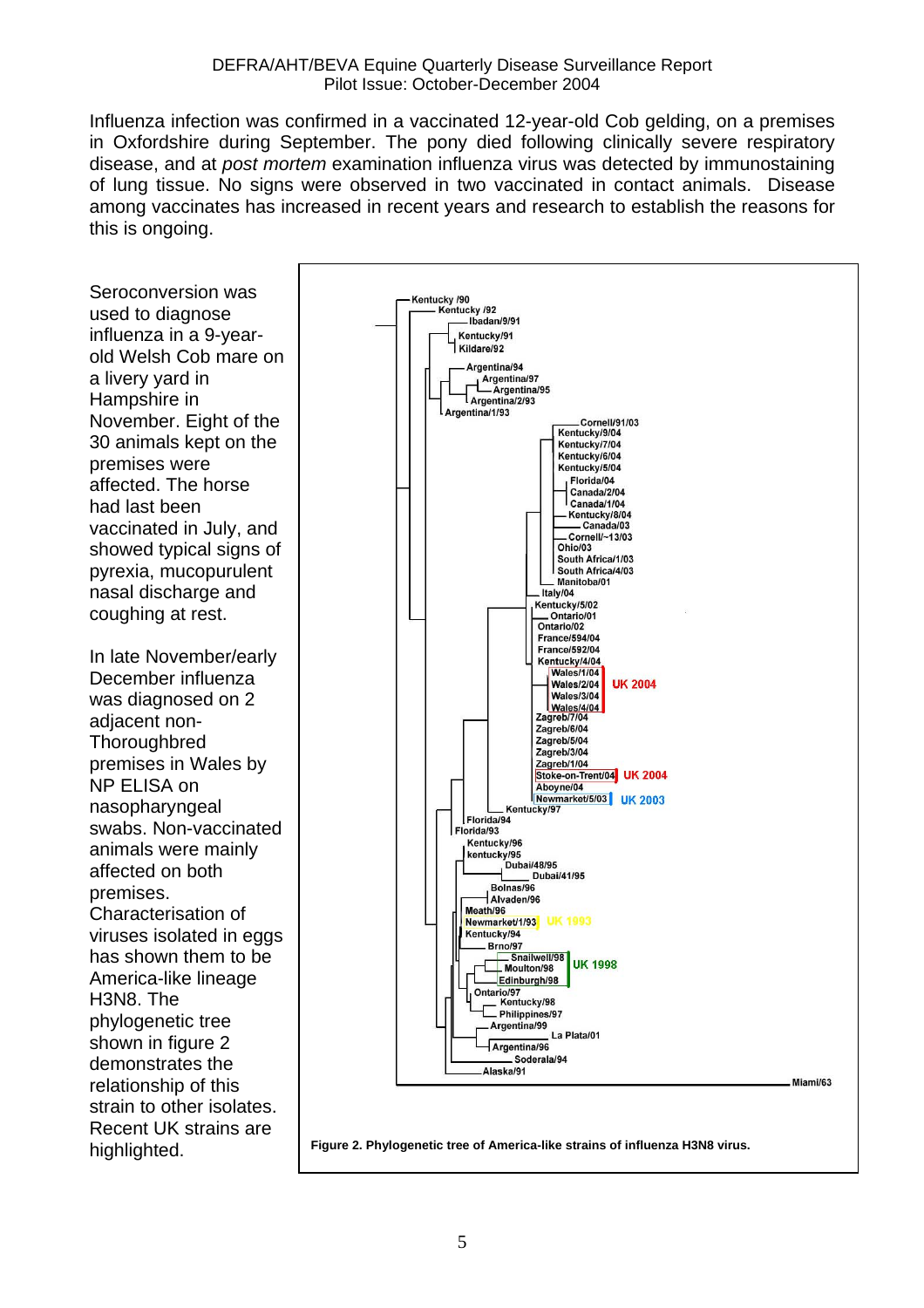#### **Influenza virus-related Encephalopathy**

Equine influenza is usually a transient and self-limiting disease. However, during the large outbreak of equine influenza in the UK during 2003, there were reports of unusually severe clinical signs among unvaccinated  $\overline{a}$ nimals<sup>2</sup>. Two influenza-infected horses developed neurological signs, and one was euthanased. *Post mortem* examination of the brain of that horse revealed viral-type, non-suppurative encephalitis, and influenza virus antigen was demonstrated by immunostaining of nasal mucosa.



Experimental infection of ponies not previously exposed to equine influenza virus with a strain representative of the 2003 outbreak resulted in more severe clinical signs and higher levels of cytokine in nasal secretions than observed those observed following challenge with other strains of equine influenza virus. A graphical summary of these findings is shown in figure 3. In the absence of an alternative

explanation, the possibility that infection with a highly pathogenic strain of influenza virus had given rise to neurological complications was suspected. Since virus was not identified in central nervous system tissue, the lesions are thought to arise as a result of an aberrant host immune response.

# **Equine Viral Arteritis**

During the final quarter of 2004 a total of 1564 samples were screened for seroconversion. Eight semen samples were tested for virus using PCR and virus isolation techniques. Details of the diagnosis of EVA in an imported stallion and a change in test procedure conducted at the AHT are presented below.

At the end of October 2004 EVA was confirmed in a recently imported Dutch stallion on a premises in Suffolk<sup>3</sup>. Prior to importation the stallion had been blood tested for equine arteritis virus (EAV) and been found negative. However, whilst the horse was in quarantine awaiting onward transport to a non-EU country, the EVA virus neutralisation test was performed in accordance with the OIE regulations for international trade and a positive result for antibody was obtained. Since there was no evidence that the animal had been vaccinated, it was placed under statutory restrictions in accordance with the Equine Viral Arteritis Order 1995, whereupon isolation in of EAV in cell culture identified the stallion as a venereal shedder. Sequence data was used to provisionally identify the virus as a European strain, and the State Veterinary Service conducted investigations to establish when the animal became infected, and trace in contact animals.

The stallion was returned to Holland in January 2005, and restrictions on the quarantine premises were lifted. It is fortunate that the horse remained in quarantine throughout its time in the UK, and had not been used for breeding purposes. Investigations revealed that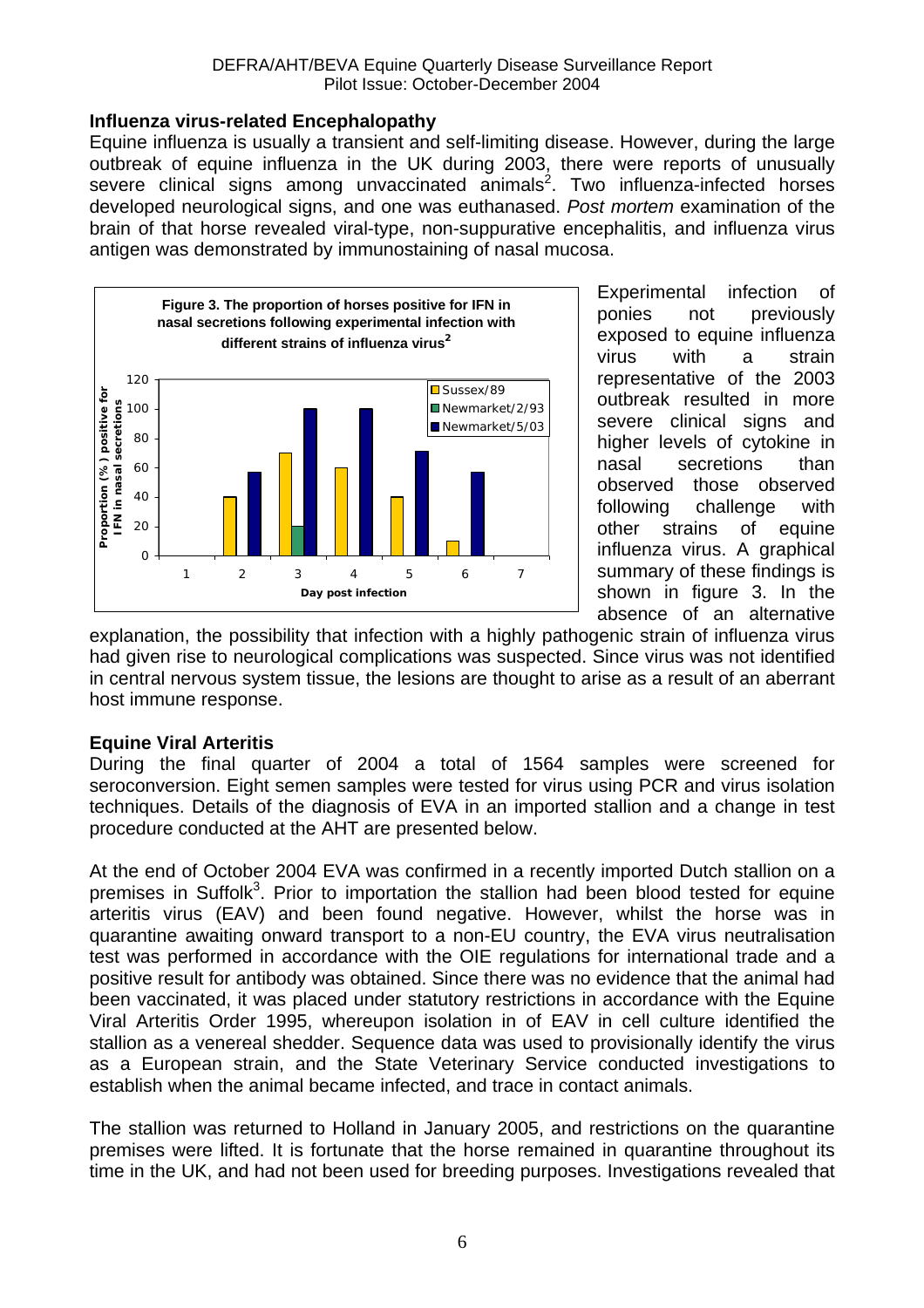it had come into contact with three mares still in the UK, all of which were tested negative for EAV. This incident serves to highlight the need for vigilance, and the importance of observing guidelines laid out in the Horserace Betting Levy Board Codes of Practice.

November 2004 saw a change in the way that serological screening of EVA is conducted at the AHT. Several laboratories have recently reported difficulties whilst carrying out the OIE reference laboratory approved virus neutralisation (VN) test. These problems relate to serum cytotoxicity, which produces a cytopathic effect on the rabbit kidney indicator cell cultures. This can be difficult to distinguish from a positive test result. Investigation of this phenomenon has indicated that serum cytotoxicity is associated with the use of a tissueculture-derived equine herpesvirus vaccine<sup>4</sup>. It occurs due an anti-cellular antibody response directed against the indicator cells. This link between vaccination and cytotoxicity is illustrated by the graphs in figure 4, which show a) increasing toxic VN titre with increase number of vaccine doses, and b) non-linear decay in antibody with increasing time since last vaccination. To avoid the implications of ambiguous test results on both disease surveillance and pre-breeding programmes, other methods of screening for EAV antibody have been investigated, and an ELISA test is now routinely used at the AHT.



#### **Equine Liver Disease**

In October 2004, a polo pony was presented with signs of acute liver failure that failed to respond to intensive medical therapy. Elective euthanasia was undertaken, and *post mortem* examination of the first pony revealed diffuse severe subacute necrotising hepatitis. Two further ponies from the same premises developed similar clinical signs of liver disease and were hospitalised. Liver biopsy revealed similar changes to those present in the first pony, and intensive supportive therapy was given, resulting in recovery. A fourth pony then developed similar signs, and was also treated successfully. All four ponies had been in France in August, and their dietary history included high-level copper supplementation. Immunoperoxidase testing for EHV-1 and EHV-4 proved negative in the first pony, and copper levels in the liver of this animal were normal. The aetiology of the hepatopathy remains undetermined.

Many of the biochemical and serological tests used routinely in the evaluation of suspected equine hepatopathy cases have been shown to be of poor diagnostic value<sup>5</sup>. Biopsy is recognised as the 'gold standard', and is able to establish the presence of liver disease, provide a specific diagnosis, guide therapeutic choice and also help determine prognosis in cases of suspected liver disease.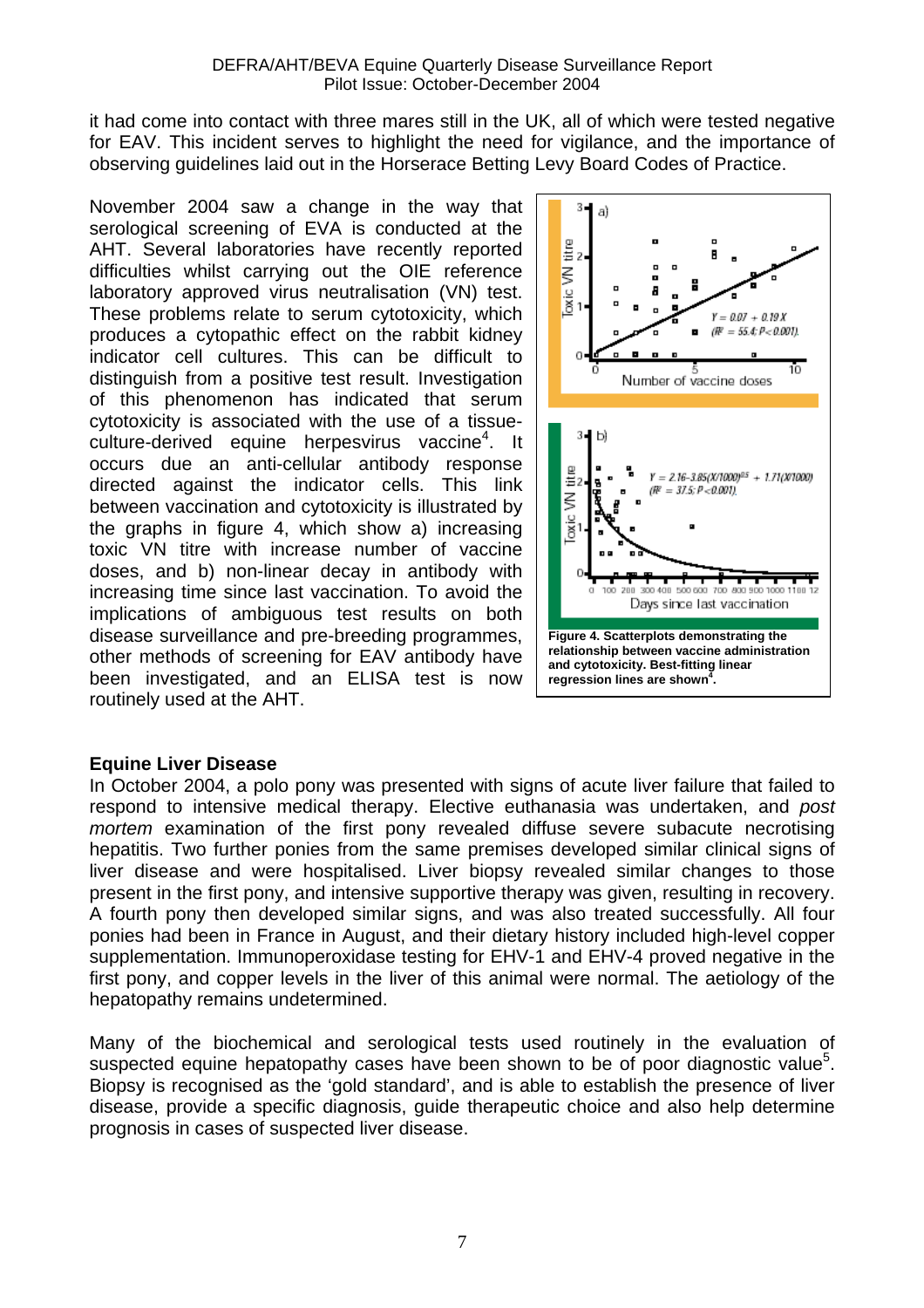| Table 2. Summary of scores assigned to the severity of 5 histopathological criteria          |  |
|----------------------------------------------------------------------------------------------|--|
| contributing to a total liver biopsy (minimum score = 0, maximum score = $14$ ) <sup>o</sup> |  |

| Histopathological          | <b>Severity</b> |      |          |        |  |
|----------------------------|-----------------|------|----------|--------|--|
|                            | absent          | mild | moderate | severe |  |
| <b>Fibrosis</b>            |                 |      |          |        |  |
| Irreversible cytopathology |                 |      |          |        |  |
| Inflammatory infiltrate    |                 |      |          |        |  |
| Haemosiderin               |                 |      |          |        |  |
| Biliary hyperplasia        |                 |      |          |        |  |

A biopsy scoring system has recently been developed that is based upon rating five pathological processes within the liver and weighting the score towards those processes that have been shown through survival analysis to be the most detrimental to long-term

liver function<sup>6</sup>. The histopathological criteria and scoring scheme are shown in table 2. The biopsy shown in figure 5 illustrates a case of severe hepatopathy due to ragwort poisoning.

This case would obtain a high biopsy score and thus carry a poor prognosis. The Kaplan-Meier plot in figure 6 shows the markedly reduced proportion of horses with the highest biopsy scores that survive to 150 days post-biopsy compared to those with lower ratings. This biopsy scoring system has been shown to provide a more refined method of determining prognosis for horses suffering from diffuse hepatopathies, and could prove useful in the clinical assessment of such cases.



**Figure 5. Severe hepatopathy typical of ragwort poisoning. Note megalocytosis (large arrow) and fibrosis (small arrow).** 

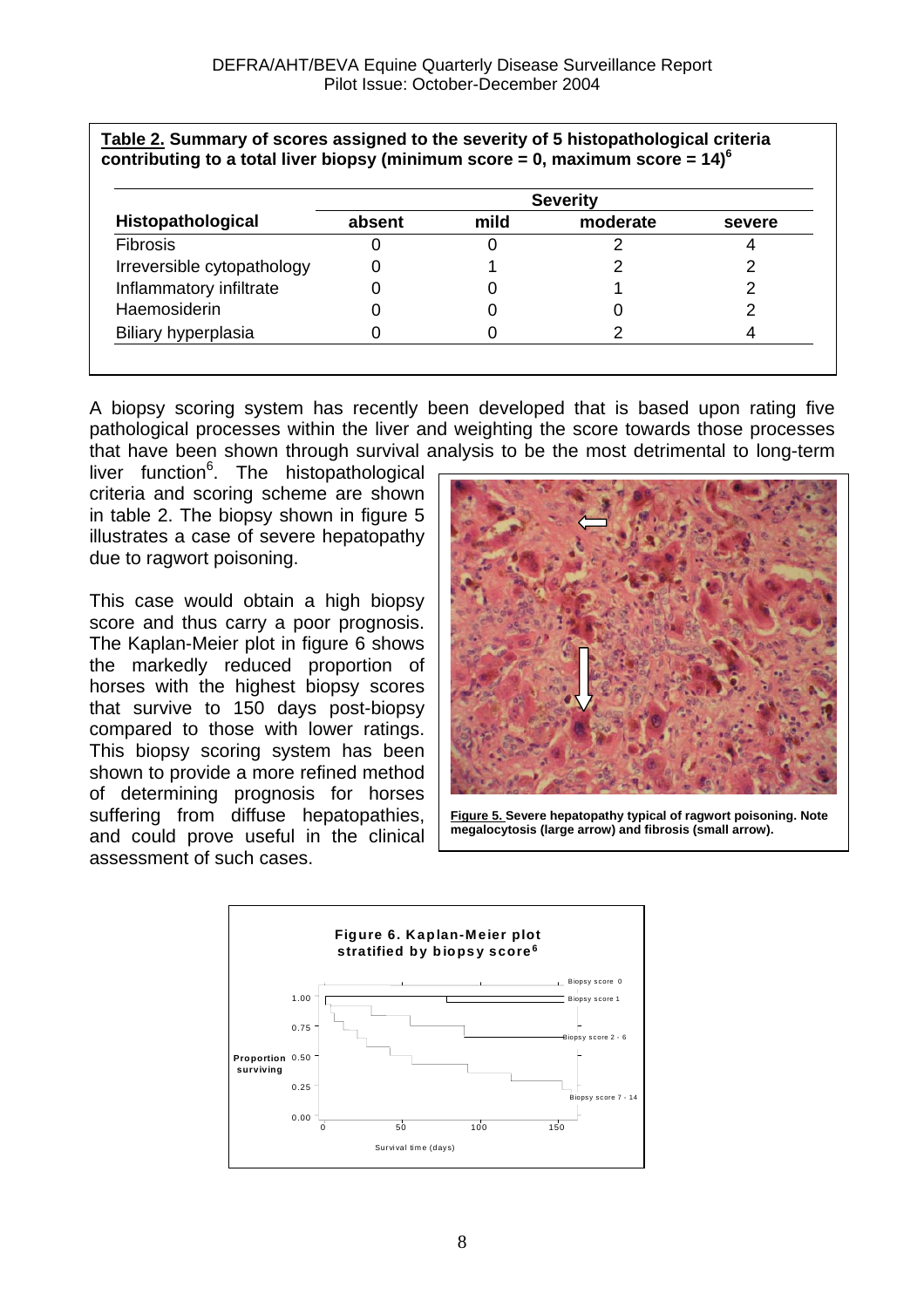#### **Equine** *Post Mortem* **Examinations**

Nine full *post mortem* examinations were performed on adult horses at the AHT during the last quarter of 2004. These included two welfare investigations in relation to suspected neglect, a polo pony in acute liver failure (discussed above), a horse that had suffered from acute severe hyperaesthesia and nasal dermatitis, and a pony with a pedunculated lipoma and volvulus of the small intestine.

A twelve-year-old Welsh mountain pony with a history of sudden weight loss and ventral oedema was examined following elective euthanasia. Gross examination revealed watery fluid in the small intestine, and abscessation of the lungs. Histological examination of the small intestine revealed extensive infiltration of the mucosa by atypical and mitotically active lymphoid cells, which expressed CD3 on immunostaining. *Rhodococcus equi* was cultured from the lung lesions. The final diagnosis was of alimentary T-cell lymphoma, and it was suspected that the *Rhodococcus* infection of the lungs was the consequence of immunosuppression.

Three of the horses that were examined had died suddenly at exercise. One exhibited aortic arch pathology and gastric tympany, whilst cardiac dysrhythmia was considered to be the likely cause of death in the others. The presumptive nature of these diagnoses was due to the absence of gross lesions. This finding has been observed in the majority of animals that are examined having succumbed to sudden cardiac death. Histological or electrophysiological factors are thought to be critical in determining whether cardiac failure occurs in a previously normal horse. Further research to elucidate the changes that take place prior to a catastrophic cardiac event, and to establish the epidemiology of cardiac sudden death, would be of particular relevance to the racing industry.

A number of fetal and foal submissions were also examined. This type of investigation will be discussed in detail in a future communication.

#### **Strangles (***Streptococcus equi* **Infection)**

During the last quarter of 2004 the bacteria *Streptococcus equi* was isolated on 69 occasions. Forty-six of these isolations confirmed strangles in a horse for the first time. The remainder were follow-up samples, submitted to monitor disease progression

Europe's first strangles vaccine was launched at the British Equine Veterinary Association congress in September 2004. Produced by Intervet UK Ltd, Equilis Strep E is a live vaccine containing a modified strain of *S. equi* that does not grow in mammalian cells. If there is good uptake of this vaccine, which is recommended for use in horses deemed to be at medium to high risk of exposures to the pathogen, a change in the epidemiology of *S. equi* infection in the UK may soon be observed.

#### **References for further reading**

1.Nugent, J., Birch-Machin, I., Smith, K.C., Mumford, J.A., Swann, Z., Newton, J.R., Allen, G.P. and Davis-Poynter, N.J. (2005). Analysis of equine herpesvirus type 1 strain variation reveals a point mutation of the DNA polymerase strongly associated with neuropathogenic versus nonneuropathogenic disease outbreaks. *Journal of Virology* (manuscript in preparation)*.*

2. Daly, J., Miller, J., Wattrang, E., Cardwell, J.M., Whitwell, K.E. and Smith, K.C. (2005). Investigation of equine influenza cases exhibiting neurological disease: coincidence or association. *Journal of Comparative Pathology* (submitted manuscript).

3. Manser, P. and Westcott, D. (2005) Equine viral arteritis in a stallion. *Veterinary Record* **156** 28.